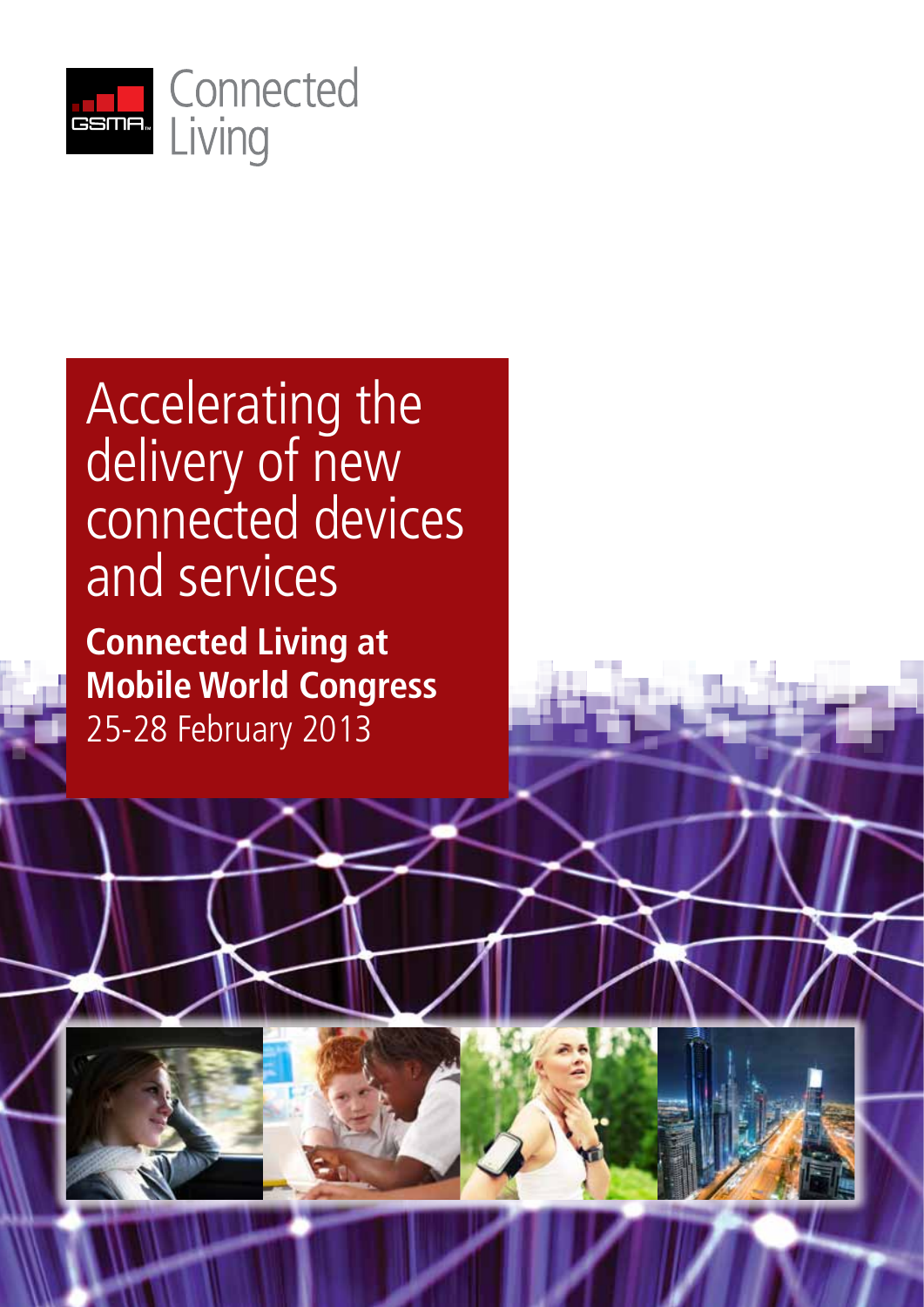# **GSMA Pavilion: Congress Square**

The GSMA Pavilion in the heart of Congress Square is showcasing the GSMA's many programmes and initiatives. You can demo the Connected Living Tracker – a customised tool that collates connected products and services around the globe – and meet our mEducation Robot!

# **Connected City: Hall 3, Stands 3B2 and 3C2**



## **A real city street**

Visit the GSMA Connected City to find out how homes become smart, city and transport networks are optimised, healthcare reach extended and the needs of consumers and businesses are met by mobile solutions. Experience first-hand cutting-edge connected solutions brought to life by AT&T, Deutsche Telekom, KT, Telenor and Vodafone.

Witness Connected Living in action through engaging demonstrations, from mAutomotive in the back of a London cab; interactive learning through mEducation augmented reality; the mHealth connected fitness demonstration in aid of the mHealth Grand Tour plus interoperable mHealth solutions; to Cooltra and the latest in smart city transportation.

Our Connected Living industry experts will be on hand to guide you through the demonstrations and answer all your questions.



# **Connected Living Seminar Series**

Gain insights into the Connected Living programme and hear from industry experts. GSMA Seminars are free to all delegates.

**Hall 1, Level 1, Room C1.1**

# **Tuesday 26 February**

## 08:30 - 10:45

#### **mAutomotive: Navigating the changing landscape of connected cars – what does the final destination look like?**

This seminar focuses on the challenges and opportunities of connected cars, with leading experts from both the automotive and mobile industries sharing their requirements and vision for scaling the connected car market. A fully interactive roundtable will enable the speakers and audience to raise pertinent questions and debate important issues around the changing mAutomotive market landscape.

**Moderator:** David McClure, **SBD.**

**Speakers:** Derek Kuhn, VP Sales & Marketing, **QNX.** Enrique Herrera, Enterprise Strategy and Architecture Services Senior Business Architect, **Microsoft Corporation.** Marcus Keith, GM Project Management Electronics Development, Head of Project **Audi Connect.** Corinne Lauer, Team Leader - Advanced Engineering - Multimedia & Telematics, **Renault.** Pierre Masai, VP of Information Systems & Telematics Programme, **Toyota.** John Ellis, Global Technologist and Head of the Ford Developer Program, **Ford.** Dr. Markus Kaindl, BMW Connected Drive Project Manager Telematic Control Units, **BMW.** Robert Jagler, Director MSS Connectivity, Commercial Product Management, **Volvo.**

**Panelists:** Pierpaolo Marchese, Head of Service Platforms & Technology Evolution, Telecom Italia Mobile. Per Simonsen, CEO, **Telenor Connexion AB.** Nathalie Leboucher, Senior VP Orange Business Services, Head of Smart Cities program, **Orange.** Jari Salminen, Business Development, **M2M Vodafone.**

## 11:00 - 12:00

## **New Business Models in Action**

New connected wireless devices are set to surpass the number of mobile handsets over the coming decade, creating significant new business opportunities for mobile operators, vendors and industry partners. Senior leading experts from AT&T, Vodafone and Everything Everywhere will focus on current examples of successful new business models in action today, and demonstrate how operators and their partners are making the most of this exciting new connected devices market.

**Moderator:** Ana Tavares Lattibeaudiere , Head of Connected Living, **GSMA.**

**Speakers:** Chris Penrose, Senior VP, Emerging Devices, **AT&T.** Jari Salminen, Business Development, **M2M Vodafone.** Marc Overton, VP of Wholesale and M2M, **Everything Everywhere.**

# 12:15 - 13:30

#### **mEducation: the future of learning**

mEducation connectivity opens up new ways of teaching and learning that can improve the effectiveness and efficiency of education and training delivery, whilst opening up new markets for mobile operators. This interactive seminar will present a vision of the potential of mobile to transform education and draw on experience of the opportunity and value of mEducation indicated by current trials and services. A senior panel of speakers made up of leading industry experts will present a broad range of live case studies and examples of the mEducation market in action.

**Speakers:** Graham Brown-Martin, Founder, **Learning Without Frontiers.** Peggy Johnson, EVP & President Global Market Development, **Qualcomm.**  George Held, Vice President/Commerce, **Etisalat.** 

**Panelists:** Florence Gaudry-Perkins, International Director-Global Government & Public Affairs, **Alcatel-Lucent.** Carolina Jeux, CEO, **Telefonica Learning Services.** Leo Burd, Research Scientist, **MIT Center for Mobile Learning.** Daniel Torres Mancera, CEO, **CSEV.** Kaushik Pillalamarri, Senior Vice President and Head of Mobile Education and Machine-2-Machine Businesses, **Reliance Communications.**

## **Thursday 28 February**

#### 11:00 - 12:15

#### **Solving a global problem: mHealth for chronic diseases**

There is growing recognition that non-communicable diseases (NCDs) dominate health care needs and expenditure in all developed and most low and middle-income countries. NCDs (heart diseases, strokes, cancers, diabetes, and chronic lung disease) cause an estimated 36 million deaths every year, including 9 million people dying prematurely before the age of 60. This seminar will be led by a panel which will include expert representatives from government, international organizations, and the public and private sectors. Discussions will focus on: How mobile solutions can be used for NCD prevention, treatment and enforcement of policies, with case studies: how mHealth for NCDs can harness the best technology and expertise available in the world and make it available to all countries to fight NCDs; how successful pilots can be taken to the world stage through a global UN, private sector and government partnership.

**Moderator:** Sameer Pujari - mHealth Technical Officer, **WHO.**

**Speakers:** Hani Eskandar, Leader of ITC Applications, **ITU.** Michael Curran, Diabetes Director, **GSMA.** Dr Oliver Harrison, Head of Strategy, **Health Authority Abu Dhabi.** Dr Caroline Free, Senior Lecturer, **London School of Hygiene.** H.E. Miss Sylvia Poll, Ambassador, **Deputy Permanent Representative of Costa Rica to the UN**

### $12.30 - 13.30$

## **End user needs for successful mHealth solutions**

According to recent GSMA global research, 89% of healthcare practitioners and 75% of patients with chronic conditions see a benefit to mHealth solutions. This panel will consist of patients, physicians, industry analysts and mobile network operators, and will discuss the following questions from the perspective of what patients want and need: What are patients' greatest challenges overall? What would motivate patients to stay engaged with their healthcare? What would make patients' lives easier? What would be the key success factors for mHealth solutions? What characteristics would the solutions have to have?

**Moderator:** Ralph Fernando, Assistant Director Strategy Consulting, **PwC.**

**Speakers:** Bastian Hauck, Founder, **Adventure Diabetes.** Liuska Sanna, Programme Manager, **European Patient Forum.** Dr Stuart Bootle MB ChB, **Healthcare Business Consultant.** Dr Josep Comin Colet MD, Cardiology Consultant, Head of Heart Failure Programme, **Hospital Del Mar Barcelona, Spain.** 

## 13:45 - 14:45

# **Introducing the Mobile World Capital mHealth Competence Center**

The Mobile World Capital Barcelona presents the mHealth Competence Center. This Center belongs to the Hub, the industrial project where mobile solutions will be designed and created to transform the current health model in order to increase treatment efficiency, improve patient quality of life and reduce costs. This session introduces the Center's strategic intent and current initiatives, and illustrates the health and business potential of mHealth from the perspective of emerging economies, the pharmaceutical industry and mobile operators.

**Moderator:** Ginés Alarcón, Managing Director, **Mobile World Capital Barcelona.**

#### 15.00-16.00

#### **Government Activity in mHealth and Opportunities for Mobile**

As the not-for-profit industry organization promoting global standards for plug-and-play in mHealth, Continua has a unique perspective on global market activity. In this session, leaders from Continua will provide a stateof-the-market address on government adoption, including the acceleration in government interest in implementing interoperability standards in mHealth, ongoing projects and international coordination efforts. Following this overview, Continua will moderate a discussion with representatives of national health IT initiatives, global standardisation projects, and the mHealth industry about their projects, approaches and long-term plans for mHealth.

**Moderator:** Chuck Parker, Executive Director, **Continua Health Alliance.**

**Speakers:** Clint McClellan, President and Chairman, **Continua Health Alliance** and Senior Director of Strategic Marketing, **Qualcomm Life.** Dr. Oliver Harrison**, Health Authority of Abu Dhabi.**



**5 4 6 8.0 8.1 7**